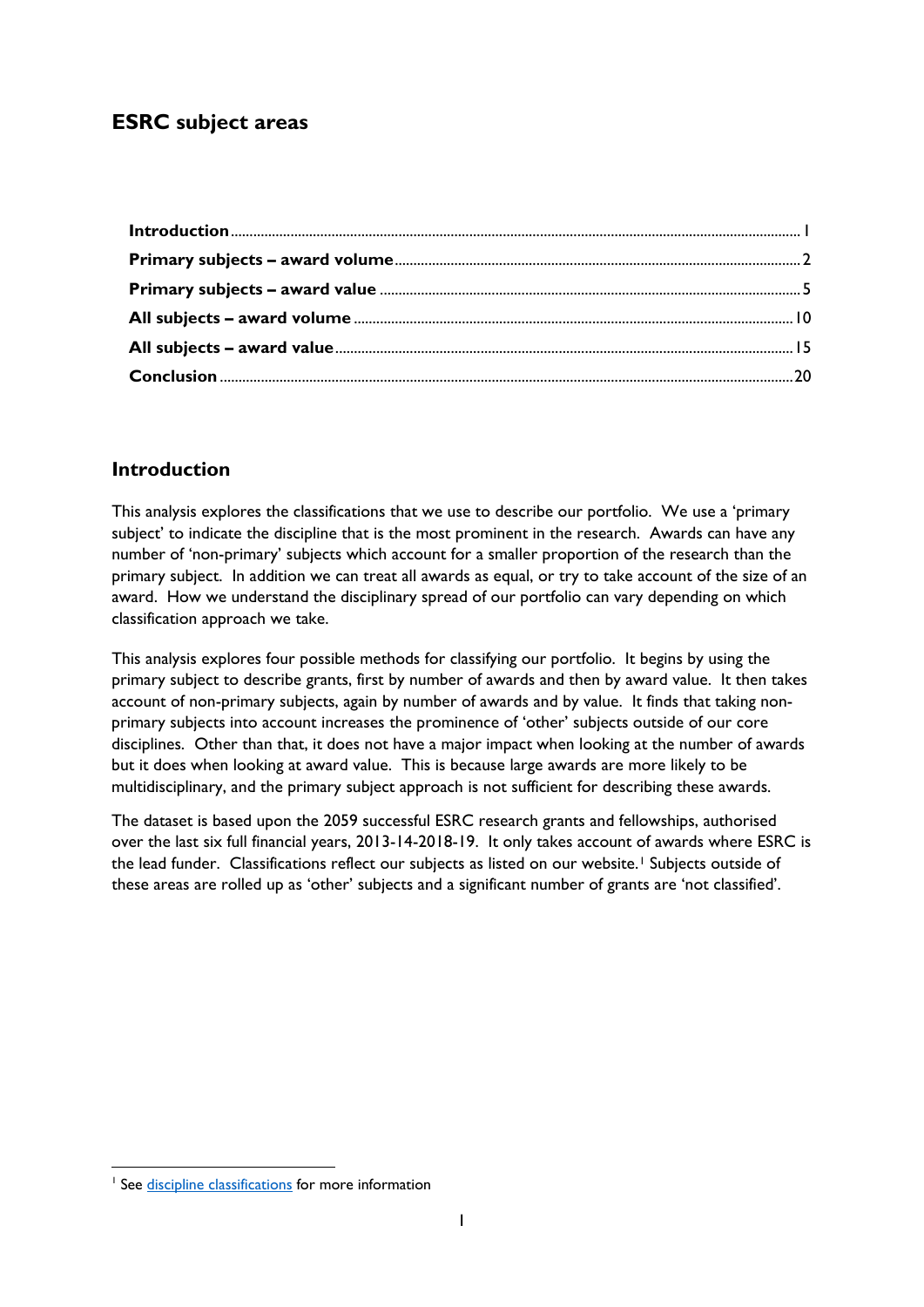### <span id="page-1-0"></span>**Primary subjects – award volume**

Our most common primary subject is psychology, closey followed by sociology, with both accounting for around 250 awards each. Combined, these disciplines account for about a quarter of all awards in the past six financial years (see Figure 1). The other top subjects are, as expected, well established social science disciplines, with six subjects accounting for 52% of awards and ten accounting for 81% of awards. The only possible surprise is the high number of 'no classification' awards. This is almost entirely explained by our impact accelaration accounts and related awards, which do not sit within any individual discipline (see Figure 2).



Figure 1. Number of funded awards by primary subject and cumulative percentage of all awards, ten most common subjects



Figure 2. Proportion of unclassified awards that are IAA related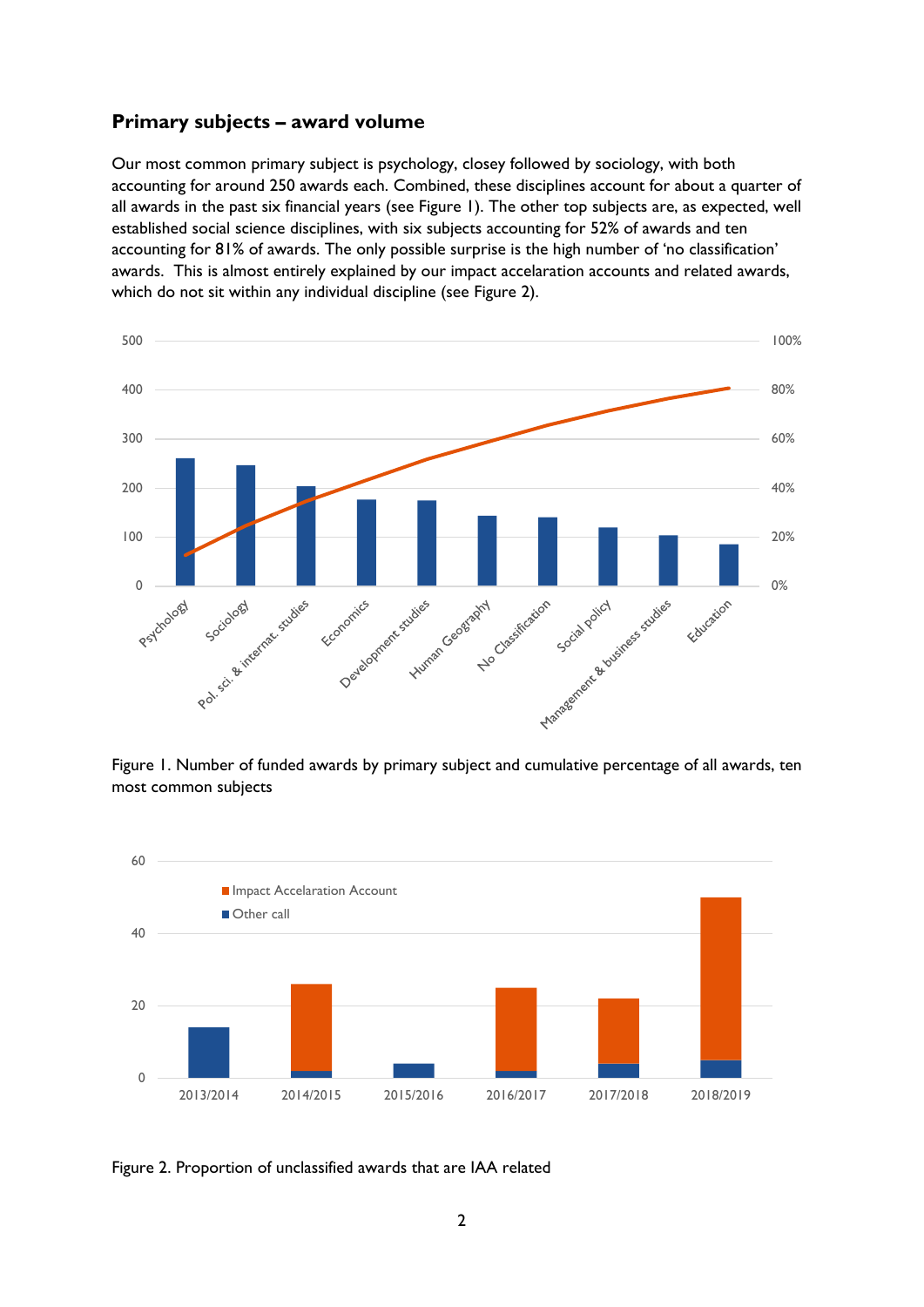At ESRC, we currently operate three open and responsive calls, with 22% of awards in the last six years funded through these schemes.[2](#page-2-0) Other calls have fixed deadlines and the subject matter is usually directed by ESRC. The proportion of awards that are funded through an open call varies by subject (see Figure 3). Awards in education and law & legal have an average proportion of open call awards. Social work, linguistics and psychology are the most likely to be in open calls.

The subjects least likely to be in open calls are those that relate to prominent fixed and directed calls. Area studies and development studies are unlikely to be in open call, in part a result of the numerous Global Challenges Research Fund (GCRF) awards funded in this discipline. 'Other' subjects are also unlikely to be in open call and are often funded through directed calls in collaboration with other funders, calls that naturally span the boundary between social science and other domains. No unclassified awards are in open call. As already mentioned these are usually IAAs, which are funded through fixed calls.



Figure 3. Proportion of awards in X discipline that are open calls. Line indicates overall figure.

<span id="page-2-0"></span><sup>&</sup>lt;sup>2</sup> Our current open call schemes are Research Grants (Open Call), New Investigators and SDAI (Open Call)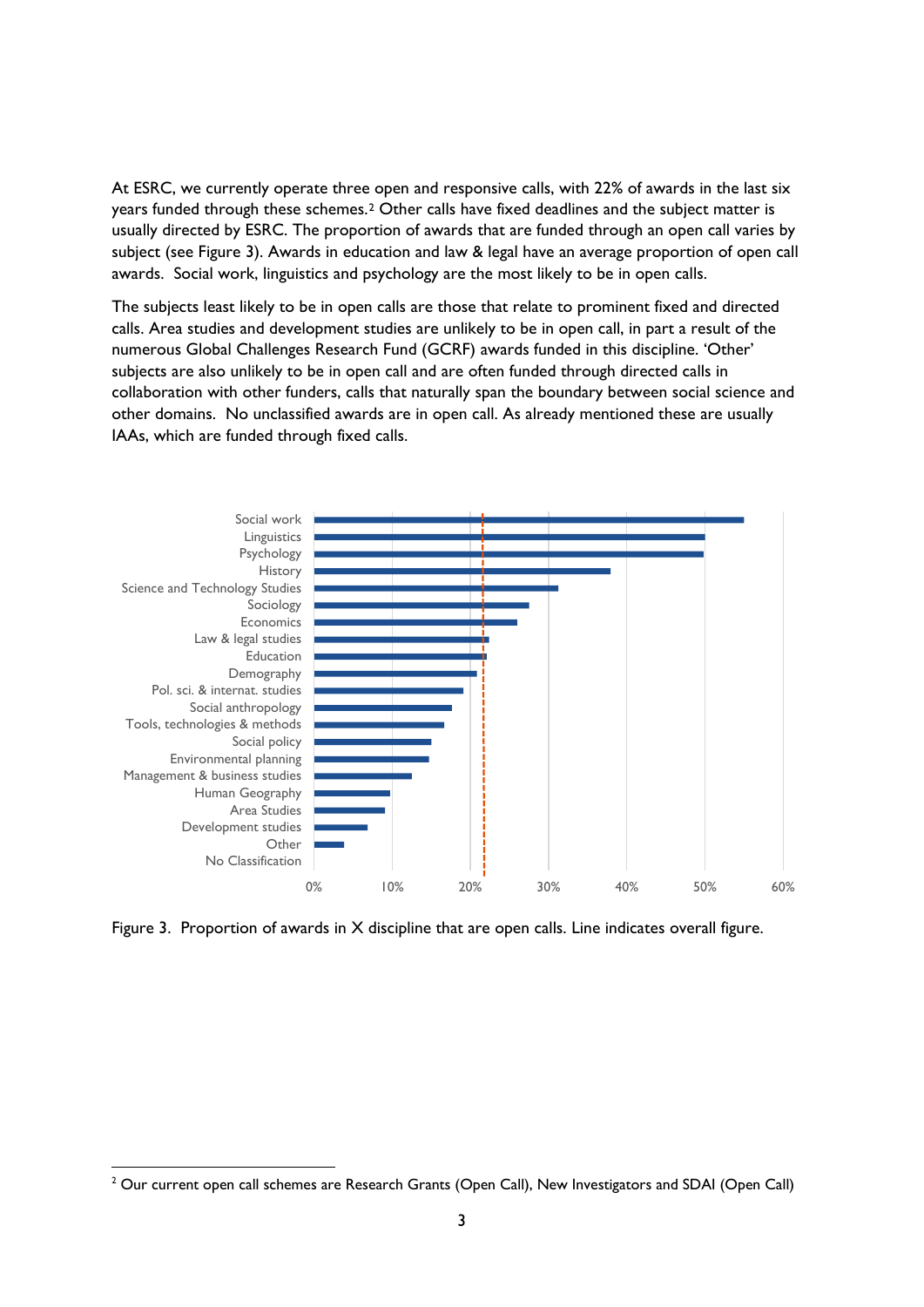When the data is broken down by financial year (Figure 4) we see that the most common primary subject each year is usually either pyschology or sociology, with the exception of development studies in 2016-17. This is explained by the large number of GCRF awards funded through ESRC during that year.

The proportion of awards funded in any given subject changes each year, often significantly. Few of these changes appear as clear trends over time. However, we have seen a decrease in the number of awards funded in some of our most common subjects, noticibly politics, business studies and social policy. At the same time we have seen modest increase in the number of awards funded in traditionally low volume subjects, such as history and demography, as well as a growth in the number of 'other' subjects we have funded.



Figure 4. % of number of funded awards by primary subjects and financial year. Ordered by most common subject in total and with most common subject in each year highlighted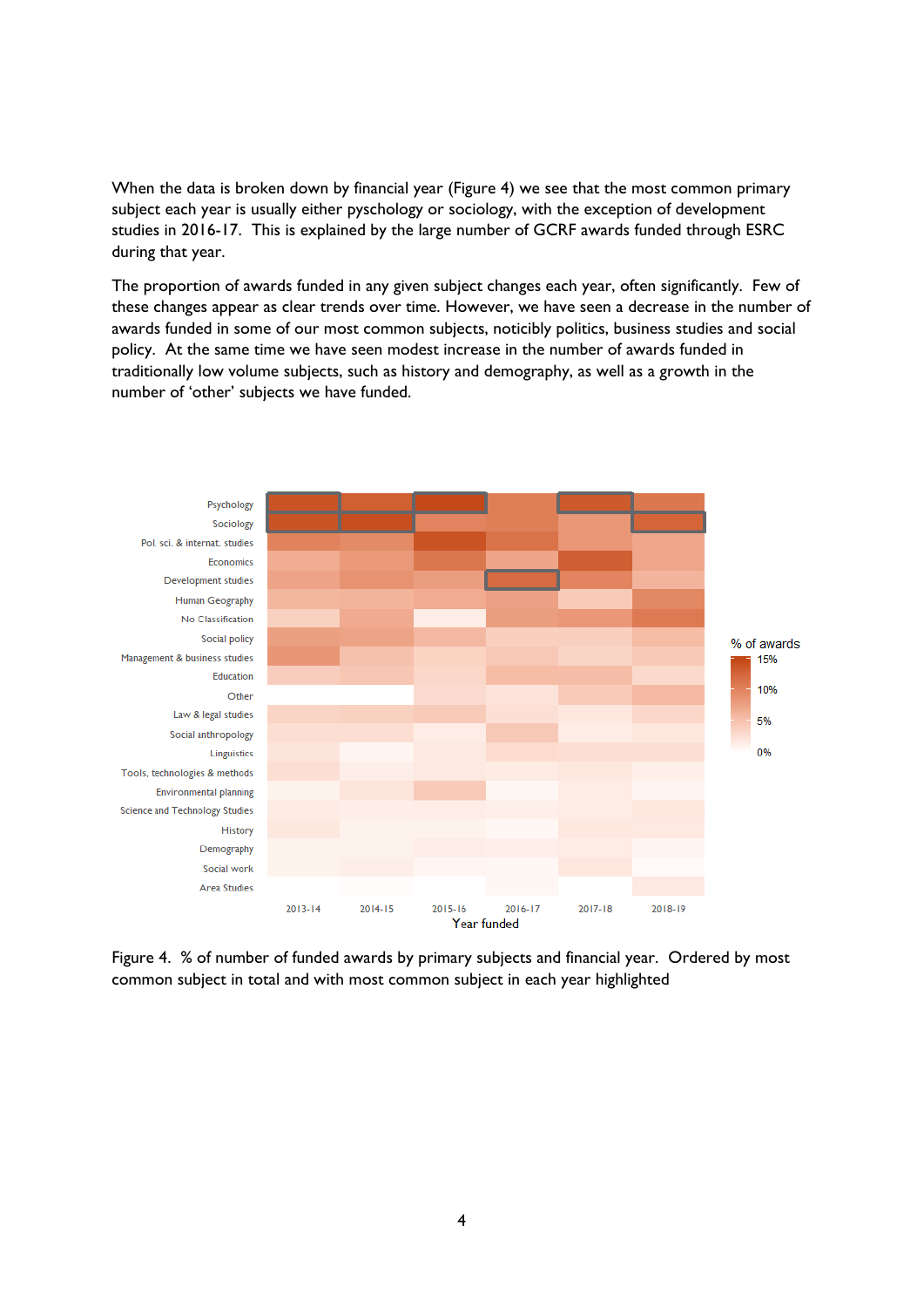#### <span id="page-4-0"></span>**Primary subjects – award value**

When we look at primary subject by award value (Figure 5), sociology takes a clear lead and psychology tumbles to sixth place. Given the similar number of awards in both subjects, this would appear to suggest that the average sociology award is bigger than the average psychology award and it is true that the mean value for sociology awards (£826,000) is greater than for psychology awards (£391,000). However, it is not that straight forward.



Figure 5. Total award value of funded awards by primary subject and cumulative percentage of all awards, ten most common subjects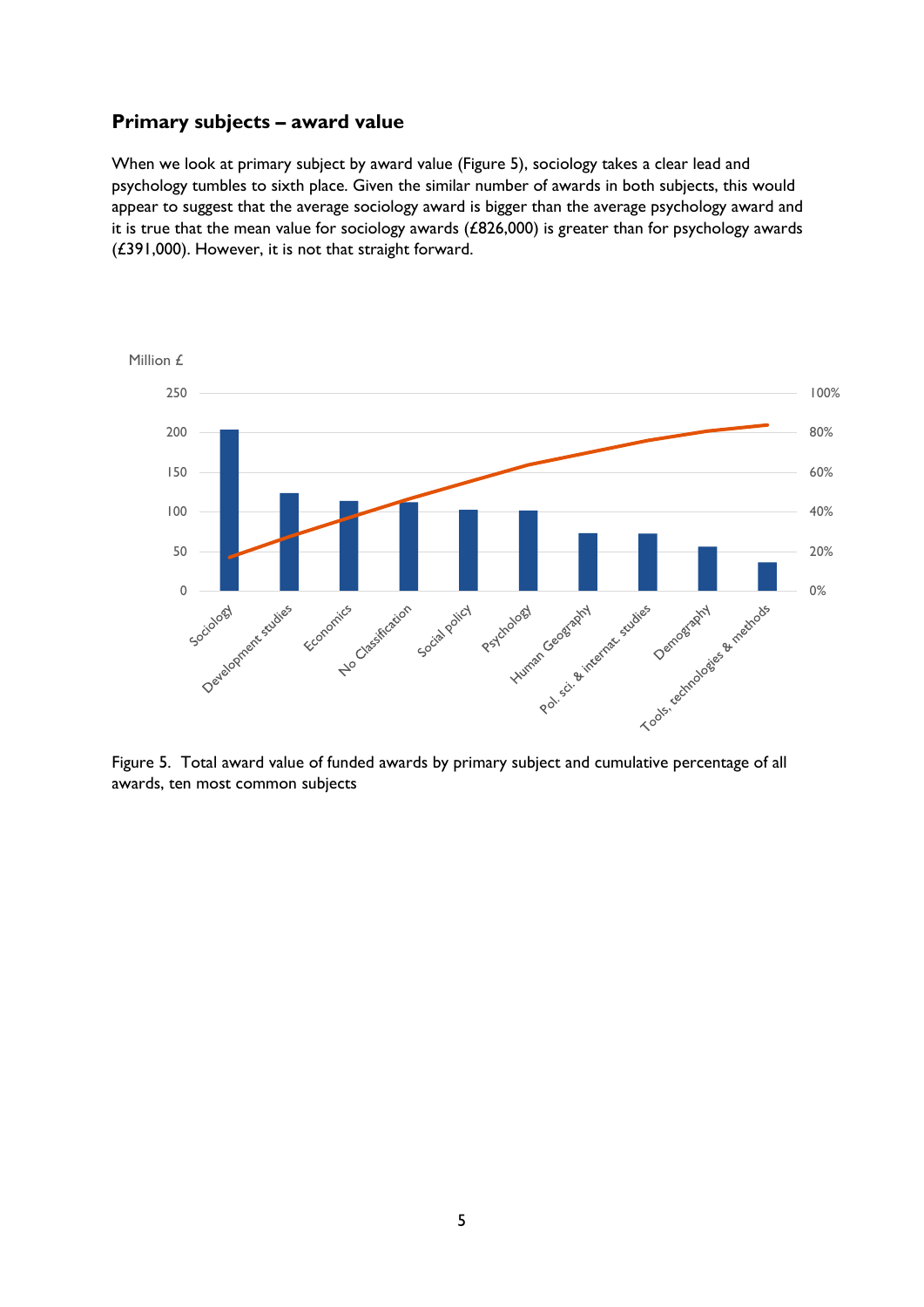The mean and median award values for each subject are displayed in Figure 6. For some subjects these values are similar, but for others the mean is much higher than the median, suggesting a small number of very high value awards are affecting the averages. While the median value for sociology awards is similar to the median value of psychology awards, the mean for sociology is far higher. This means that the average sociology and psychology awards are similar in size when using median award value but very different when compared using the mean. Demography stands out as having a very high mean. This is because we only fund a small number of awards in demography, one of which is very large.



Figure 6. Median and mean award value by primary subject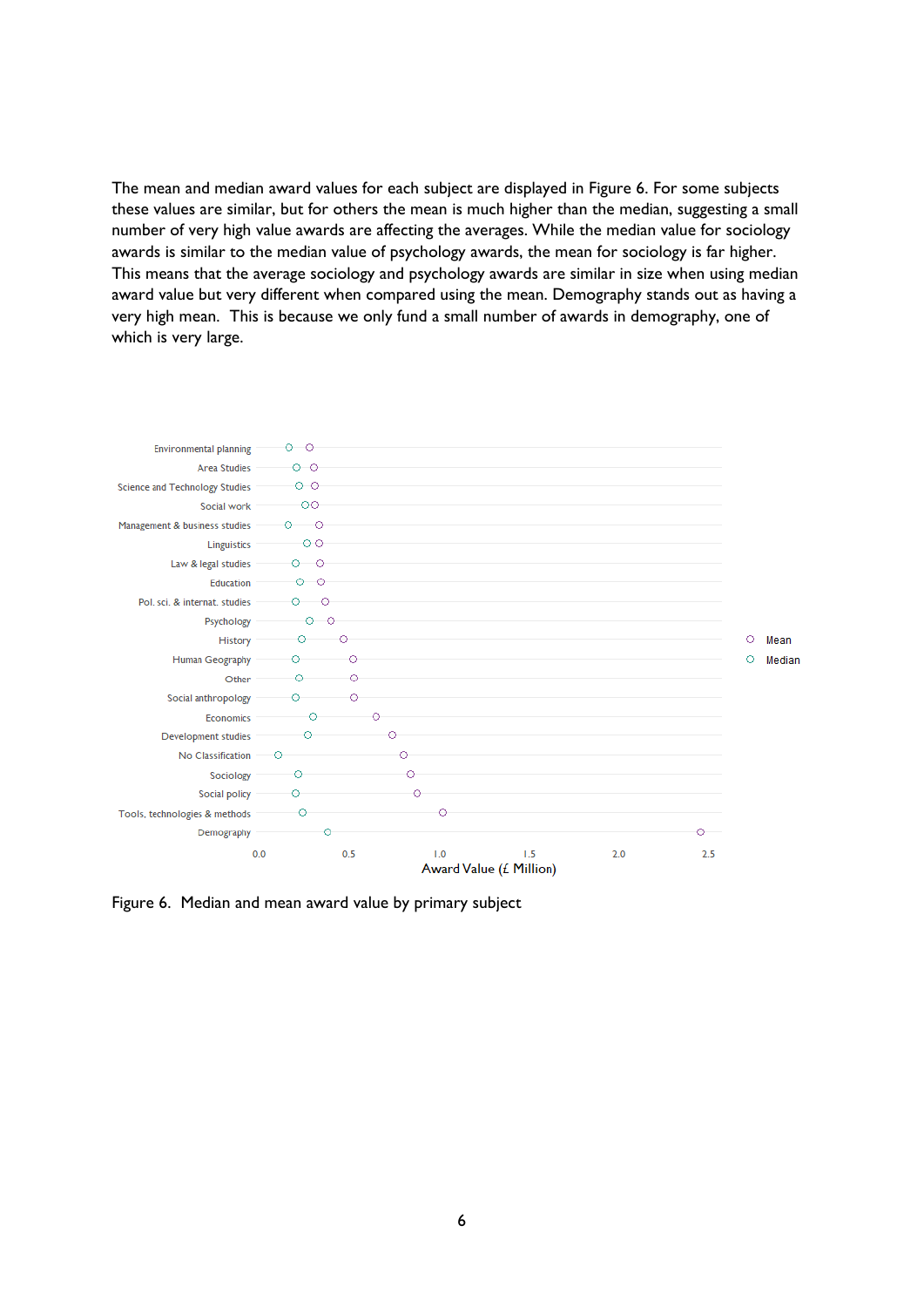Award values are visualised in the ridge plot in Figure 7. The ridges are shaded based on the number of the awards in that subject and ordered by median award size. Clearly, there is no meaningful relationship between the average award size and the number of awards we fund. Demography awards are very high value on average but infrequently funded, whereas the high value psychology awards are very common. Those subjects with significantly higher means than medians – social policy, tools & methods, demography, and sociology – have a small number of very high value awards. Some, like demography, also have high medians but others, like sociology have a smaller than average median. The most unusually distributed subject is 'no classification' – a result of the very high value IAAs and the relatively small value IAA fellowships.



Figure 7. Ridge plot of the distribution of award values by primary subject (log scale). Ordered by median value, labelled with overall median award value and coloured by total number of awards.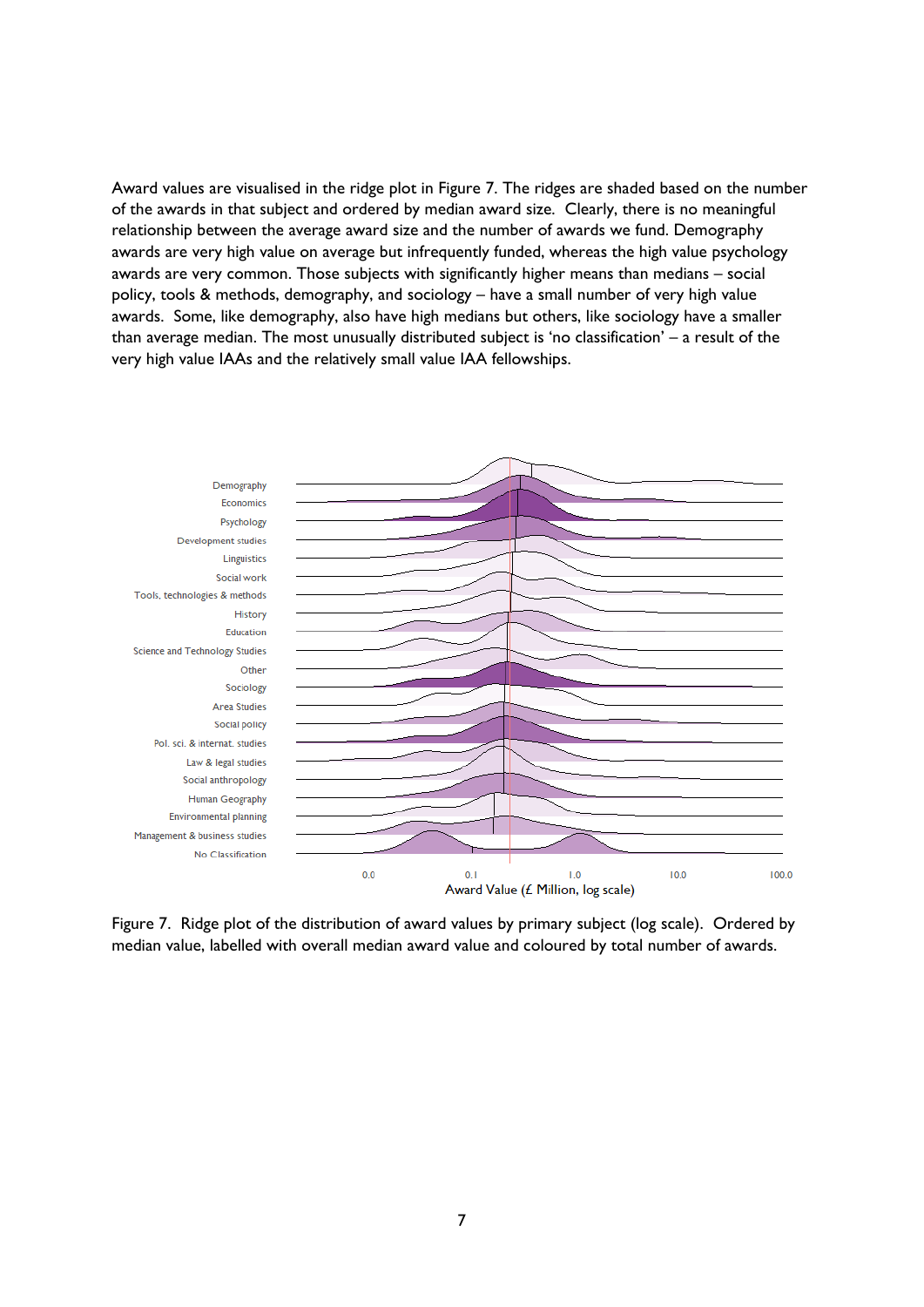The concentration of award value can be summarised using Gini coefficients. A high Gini coefficient means that a small number of awards account for most of the award value in that discipline, whereas a low Gini coefficient indicates awards are more equal in size. Figure 8 plots the coefficients for awards by subject. It also breaks this down by call type. The highest Gini coefficients are usually found in those subjects with a small number of very high value awards – tools, technologies & methods, demography social policy and, most of all, sociology.

When looking at the call type, the most notable point is that, for all subjects, awards are of a similar size for open calls than for other calls. This is not surprising – fixed calls can lead to a range of award sizes, from fellowships to centres, whereas open calls have more standardised criterion.<sup>[3](#page-7-0)</sup> It is also notable that there is no relationship between the Gini coefficients for open call awards and those in other calls across disciplines.



Figure 8. Gini coefficients for the concentration of award value by call type and primary discipline

<span id="page-7-0"></span><sup>&</sup>lt;sup>3</sup> Currently between £350,000 to £1 million (100% full Economic Cost)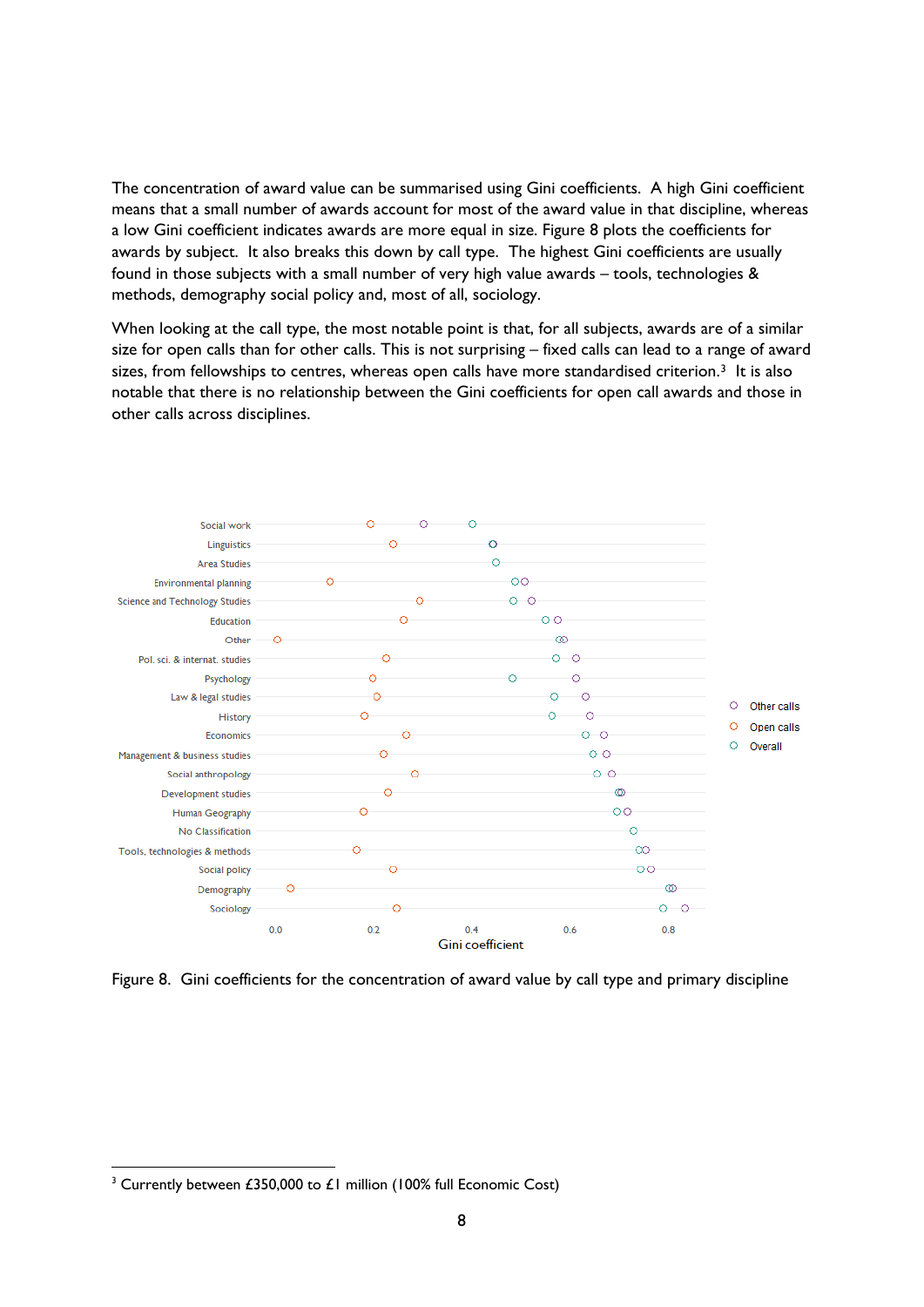There is no clear trend in the top subjects over time when measured using award value and this seems to be driven by specific, large value, funding schemes each year (see Figure 9). For example, 2014-15 and 2018-19 saw our main IAA programmes funded.



Figure 9. % of total funded award value by primary subjects and financial year. Ordered by most common subject in total and with most common subject in each year highlighted

When primary subjects are analysed based on award value, the picture can become very complicated and changes significantly depending on how you define 'average'. Some subjects, such as sociology, have big 'average' awards as a result of a small number of very high value awards, but the majority of awards are actually relatively small. For other subjects, like psychology, awards are consistently large but lack the small number of very high value awards that would push the mean up. Clearly, the impact of our small number of high value awards makes it a challenge to rely on primary subject alone.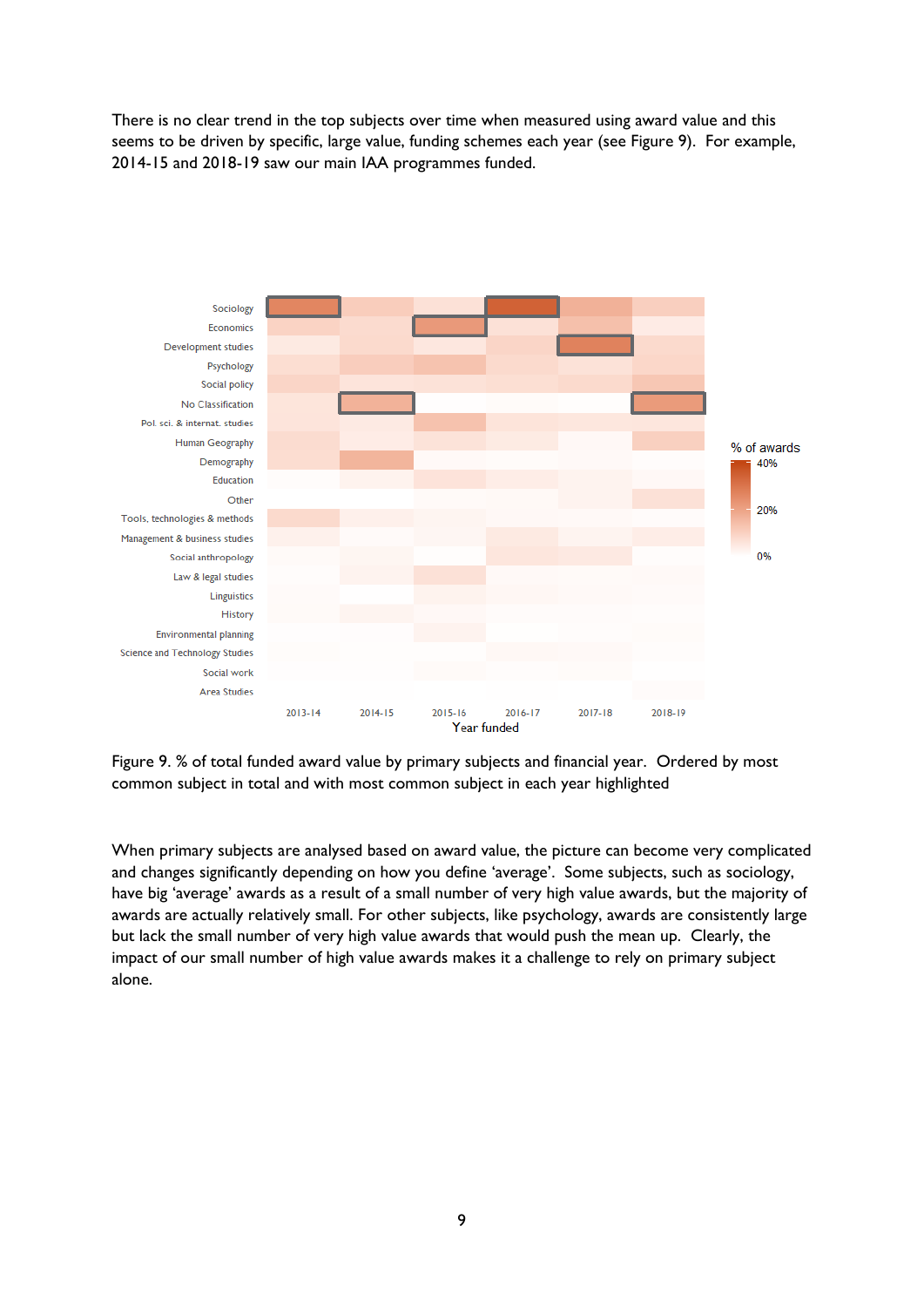### <span id="page-9-0"></span>**All subjects – award volume**

Awards can have any number of non-primary subjects, in addition to a primary subject. Figure 10 shows that a small number of awards have no classifications and about 30% are mono-disciplinary, but most awards have at least one non-primary classification. There has been no change in the average number of disciplines applicants use to describe their research over time. The median has been two in each financial year and the mean has been between 2.2 and 2.3.



Figure 10. Number of funded awards, and cumulative percentage of all funded awards, with X number of subjects (primary and non-primary)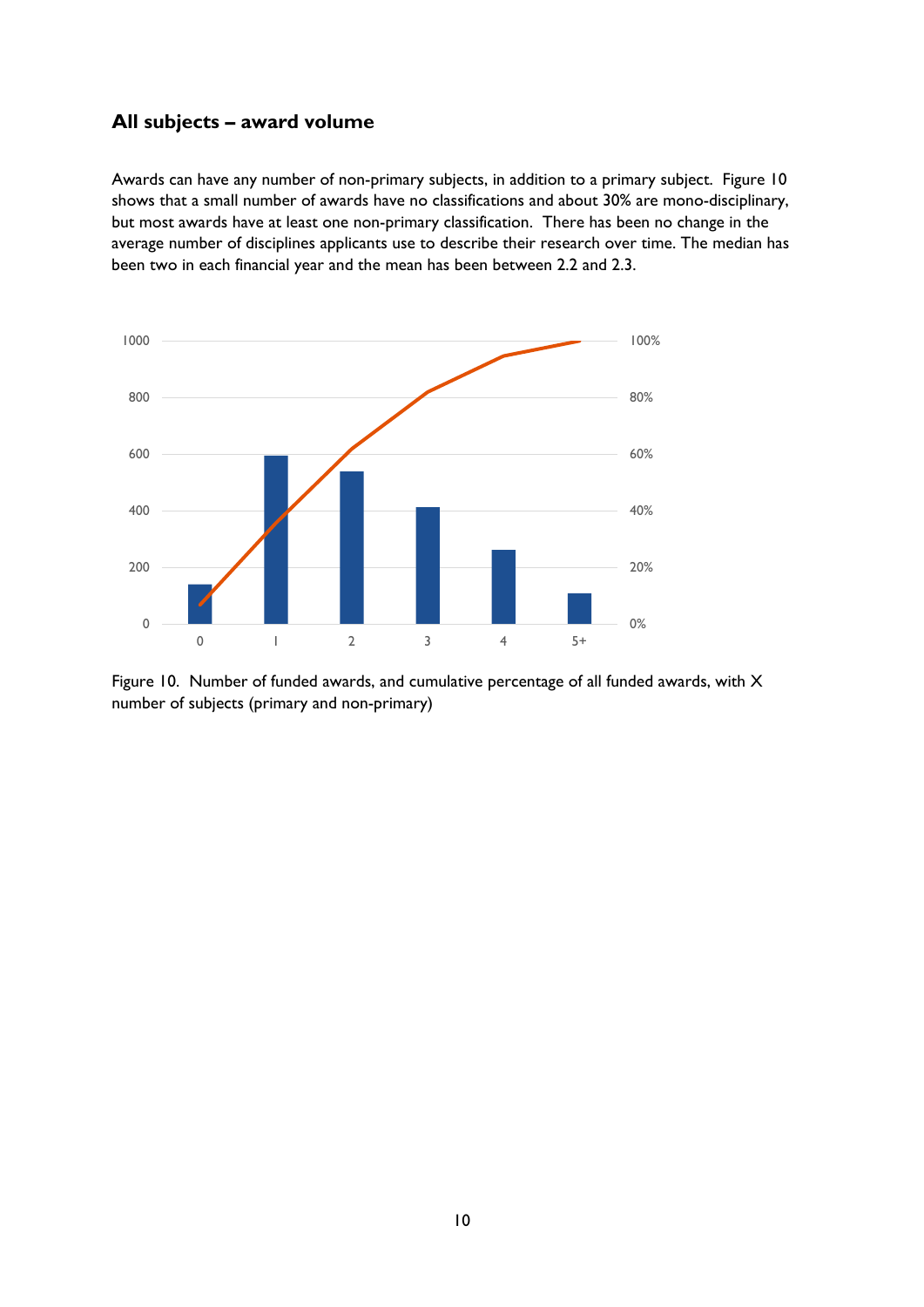There are differences in the median number of subjects for awards depending on their primary subject. Sociology, human geography and management & business studies awards usually have around three subjects in total. Economics only has one on average (Figure 11).



Figure 11. Median number of subjects in total, by primary subject. Ordered by most common primary subjects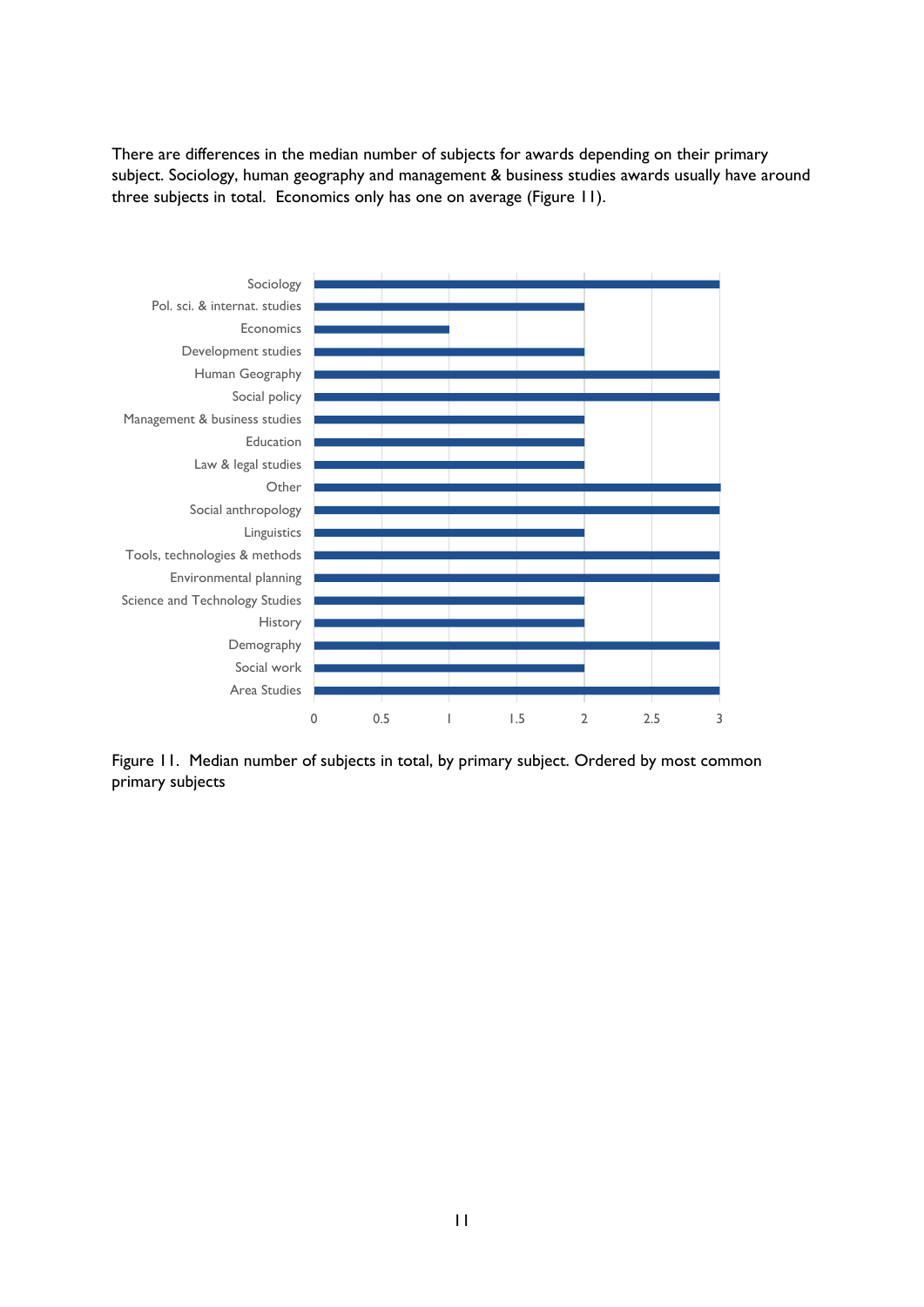Figure 12 gives the most common primary and non-primary subjects. In many ways this is similar to when awards are listed by their primary subject alone, but now 'other' subjects are the second most common. This indicates that a significant minority (25%) of the research we fund features disciplines outside of our traditional subject areas.



Figure 12. Number of awards with X subject (primary or non-primary), ten most common subjects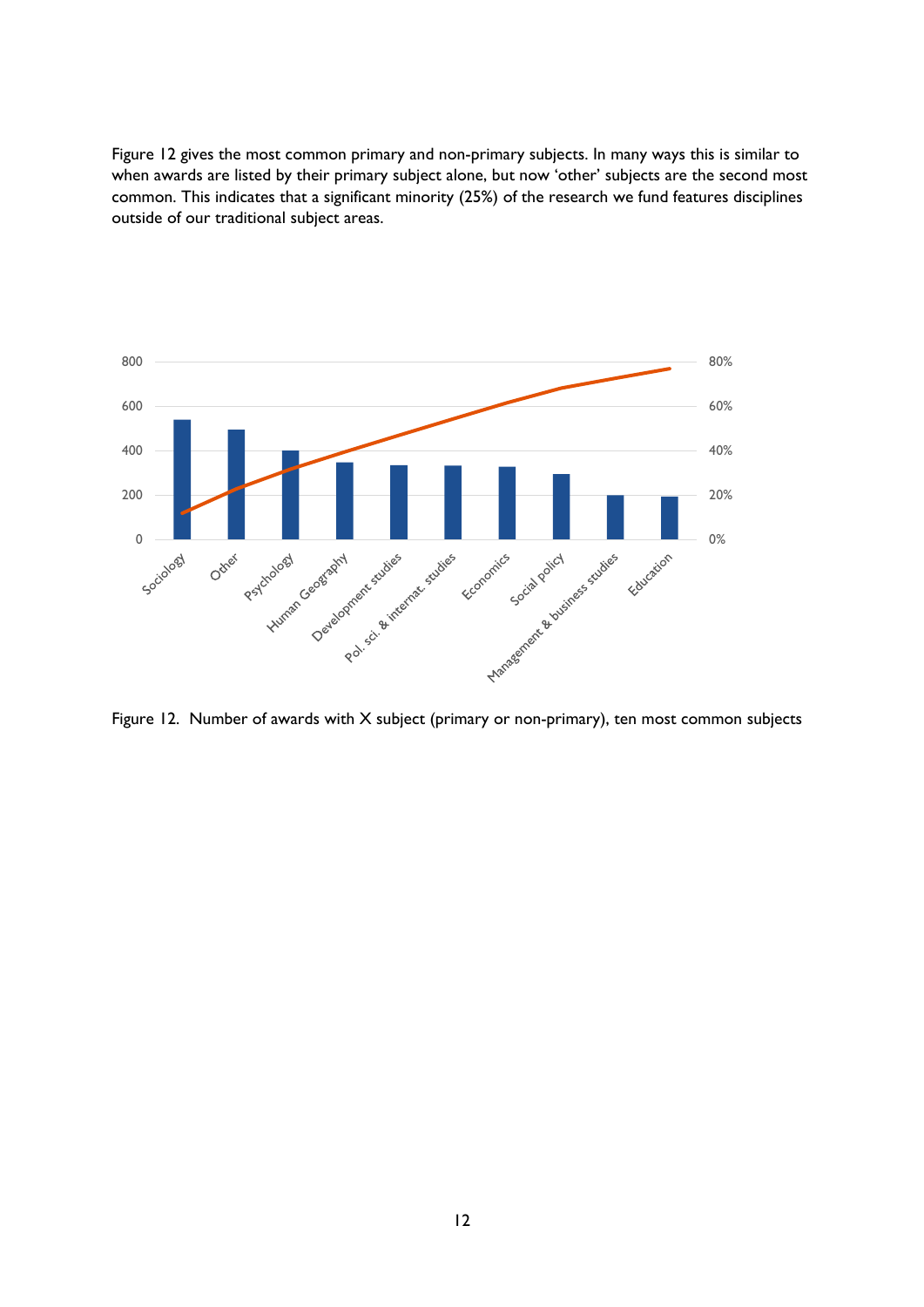Sociology and psychology are common non-primary subjects as well as being common primary subjects. 'Other' subjects are far more common as non-primary subjects than as primary subjects. This can be summarised using odds ratios. Figure 13 gives the odds ratios for the odds of an award having a subject as a non-primary subject compared to the odds of an award having a subject as the primary subject. A high odds ratio means that the subject is more likely to be a non-primary subject than a primary subject.

Most noticeably is that the odds of an award featuring an 'other' non-primary subject is twelve times higher than the odds of the award having an 'other' primary subject. This is also true for area studies, although we only fund a small volume of awards that have area studies as a primary or nonprimary subject. All other subjects are also more likely to appear as non-primary subjects than as primary subjects. It is important to take the multidisciplinary nature of awards into account; focusing only on the primary subject would miss the majority of awards featuring any given subject.



Figure 13. Odds ratios of the odds of an award having a subject as a non-primary subject compared to the odds of an award having a subject as the primary subject. With 95% confidence intervals.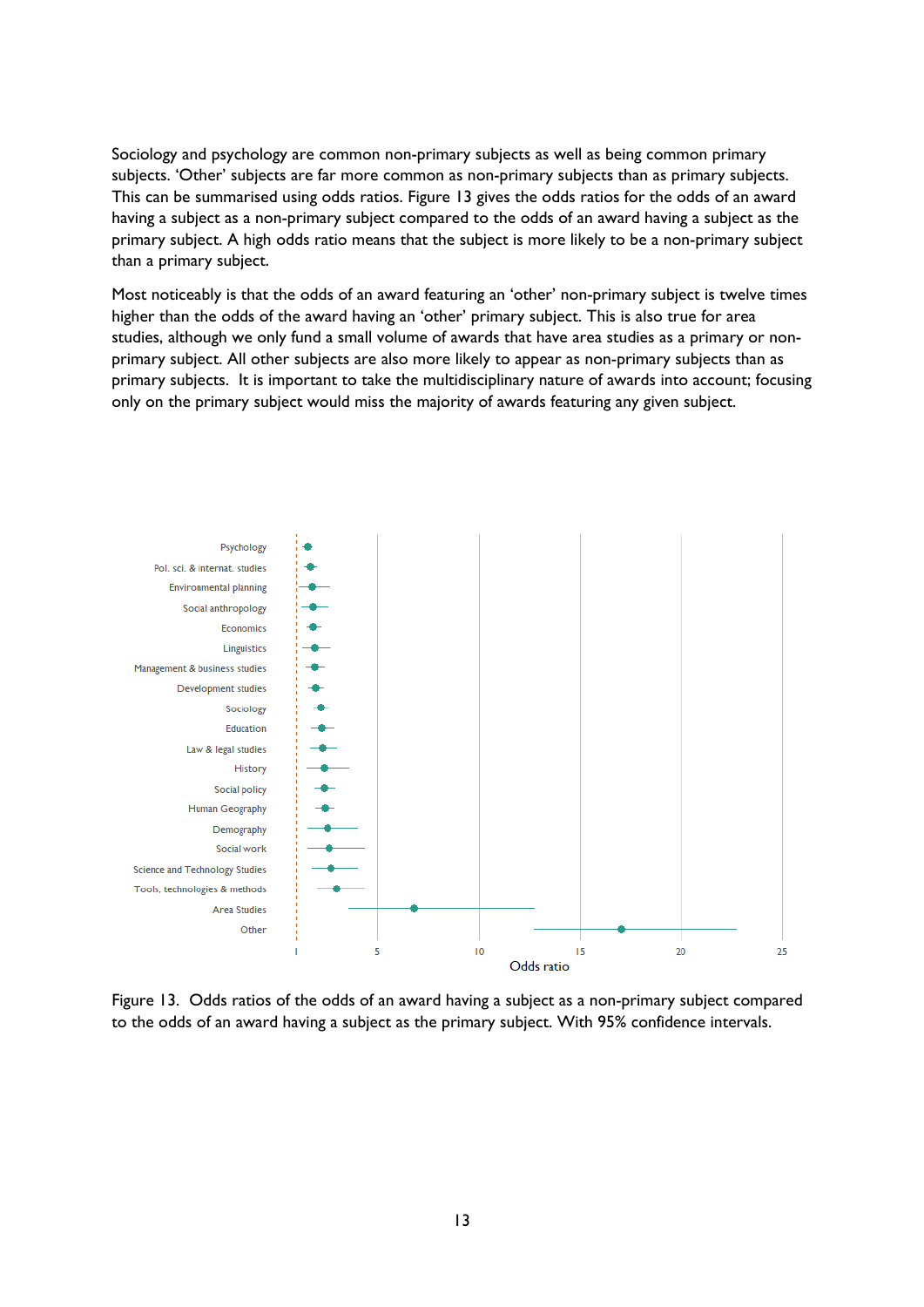The trend over time for all subjects (Figure 14) is similar to when looking at primary subjects. Again, sociology and psychology are very common, and development studies was most common in 2016- 17. The main difference is that the total number of awards featuring an 'other' subject is consistency very high each year and has increased slightly in recent years.



Figure 14. % of number of funded awards by all subjects and financial year. Ordered by most common subject in total and with most common subject in each year highlighted

So far, the use of all subjects rather than just primary subjects has not significantly changed the description of our portfolio, except the high number of 'other' subjects, which are much more likely to be a non-primary rather than a primary subject. Attention now turns to award value.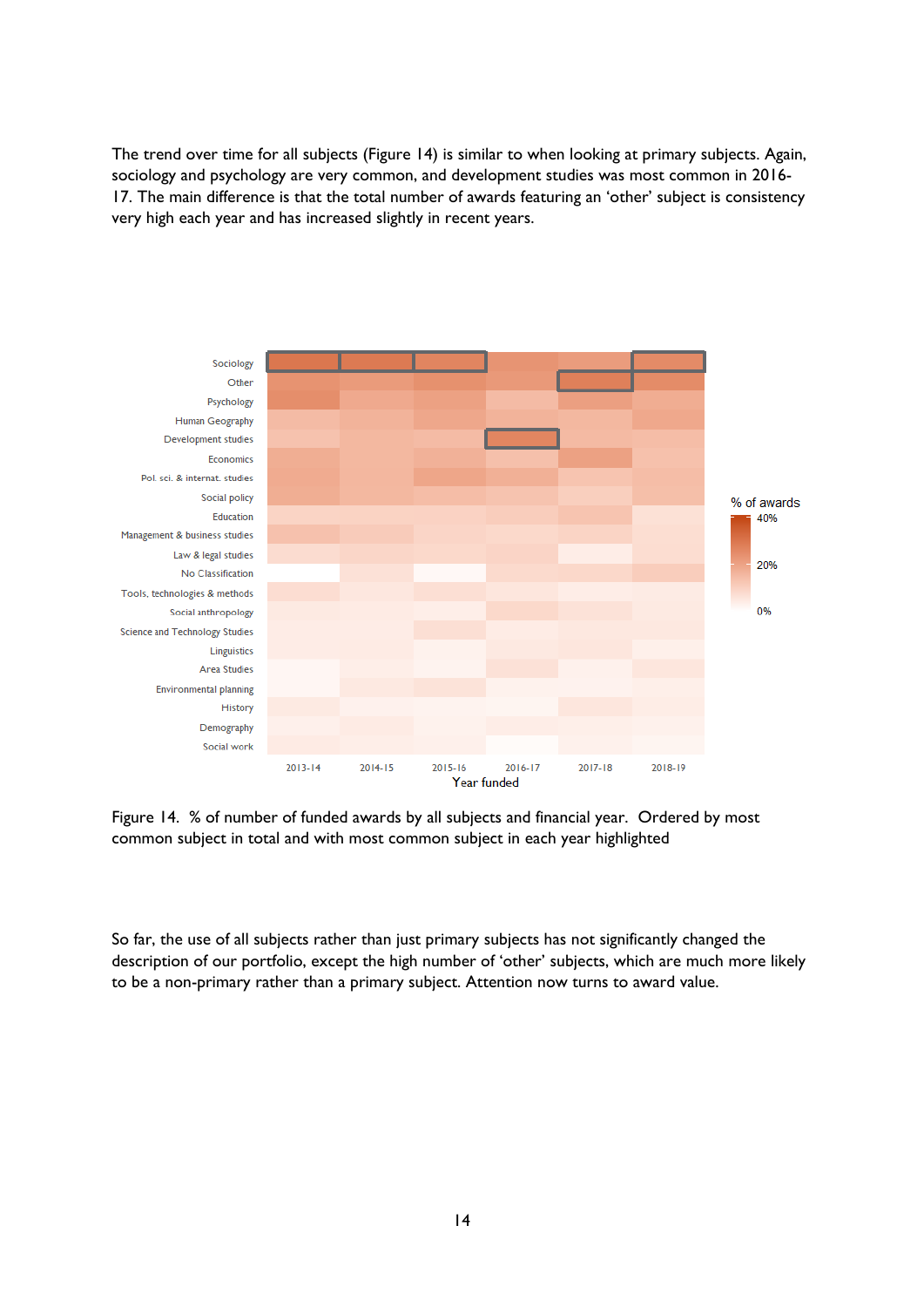### <span id="page-14-0"></span>**All subjects – award value**

There is a very weak and nonlinear relationship between the size of an award and the number of subjects (Figure 15). For awards with one to three subjects, the vast majority of awards, there is no relationship between award size and number of subjects. However, awards with four or more subjects tend to be much bigger on average. This means that it is particularly misleading to describe the value of our portfolio based only on the primary subject, given that the biggest awards are the most multidisciplinary.



Figure 15. Mean and median award value by number of subjects (primary and non-primary)

When looking at subjects by award value, the picture is very different compared to when looking at primary subjects alone (Figure 16), with economics emerging as the leading discipline. Given this was not picked up when looking at number of awards, this suggests that our highest value awards have an element of economics to them even if it is not the primary subject.



Figure 16. Total value of awards with X subject (primary or non-primary)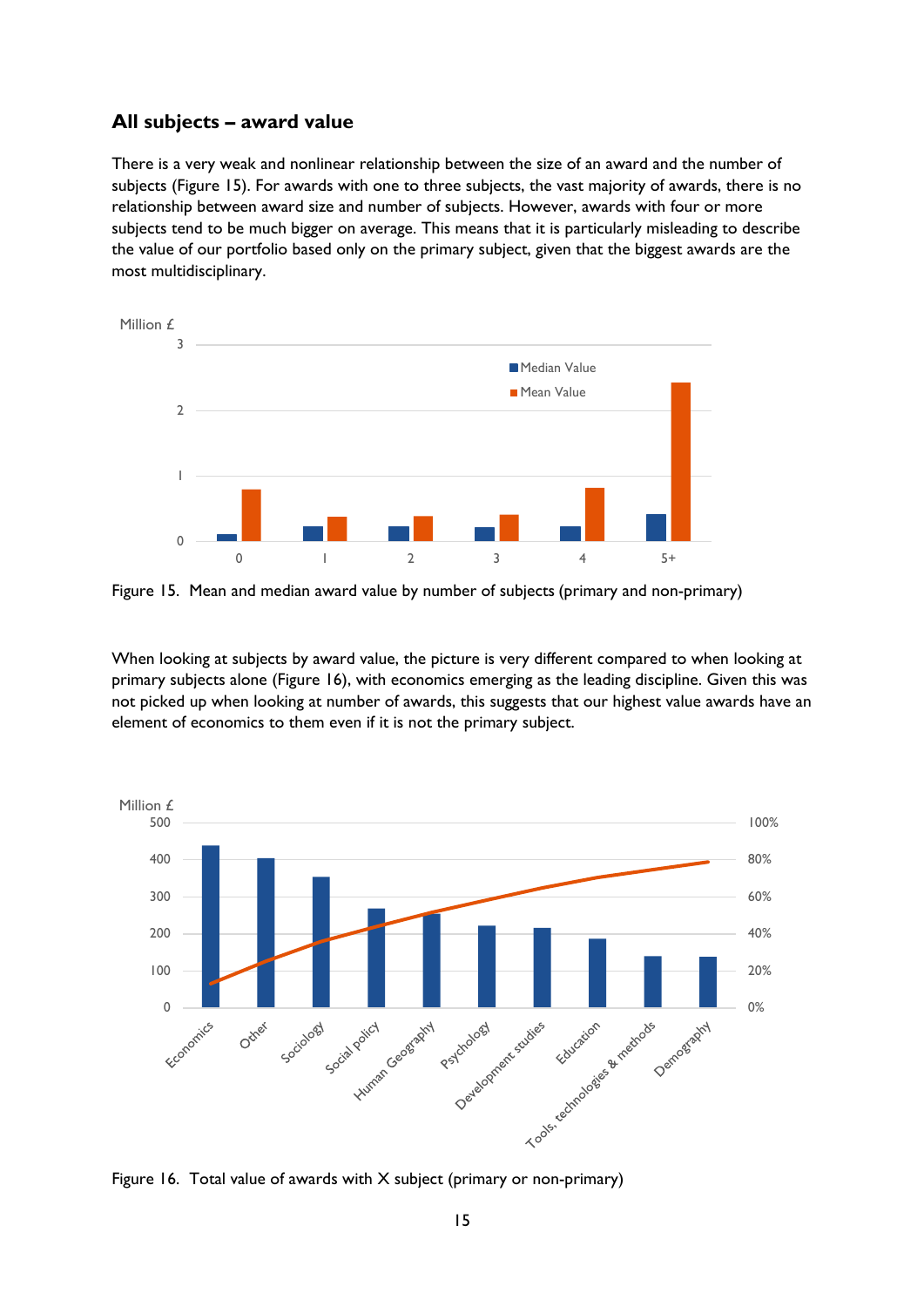There are noticeable differences in the median award value based on all subjects compared to primary subjects. For example, awards featuring business studies are much bigger than awards where business studies is the lead discipline. The same is true for human geography, education, anthropology, social policy, area studies and economics. Conversely, awards where social work is the primary subject are larger on average than awards that feature social work. This is also true for development studies, psychology and, most prominently, demography.



Figure 17. Median award value for award by primary subject and by any subject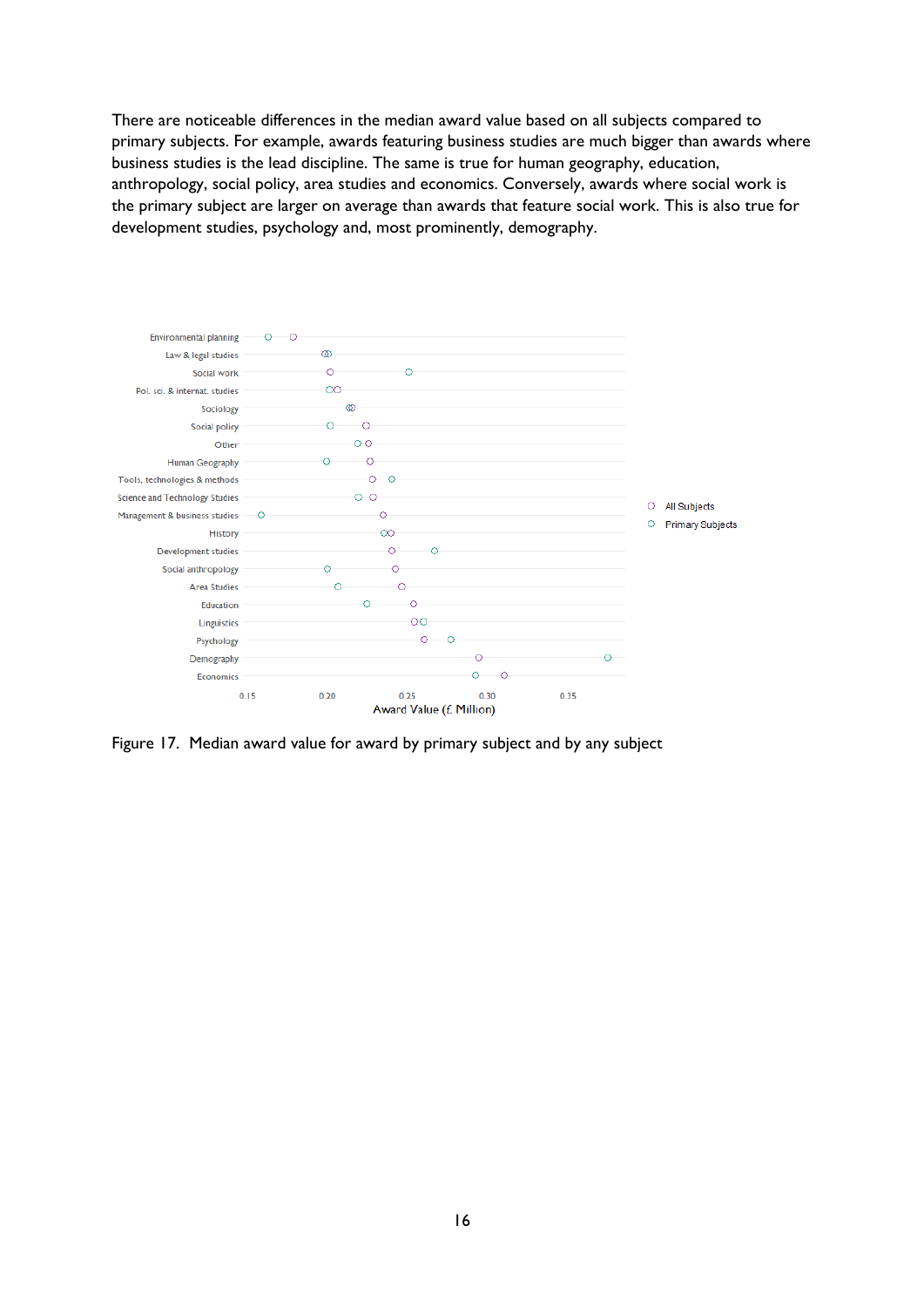The spreads of award values are illustrated in Figure 18. The most important difference with Figure 8 is that more subjects feature the long tail of a small number of very high value awards. This is expected, as these high value awards are the most likely to have multiple subjects.



Figure 18. Ridge plot of the distribution of award values by all subjects (log scale). Ordered by median value, labelled with overall median award value and coloured by total number of awards.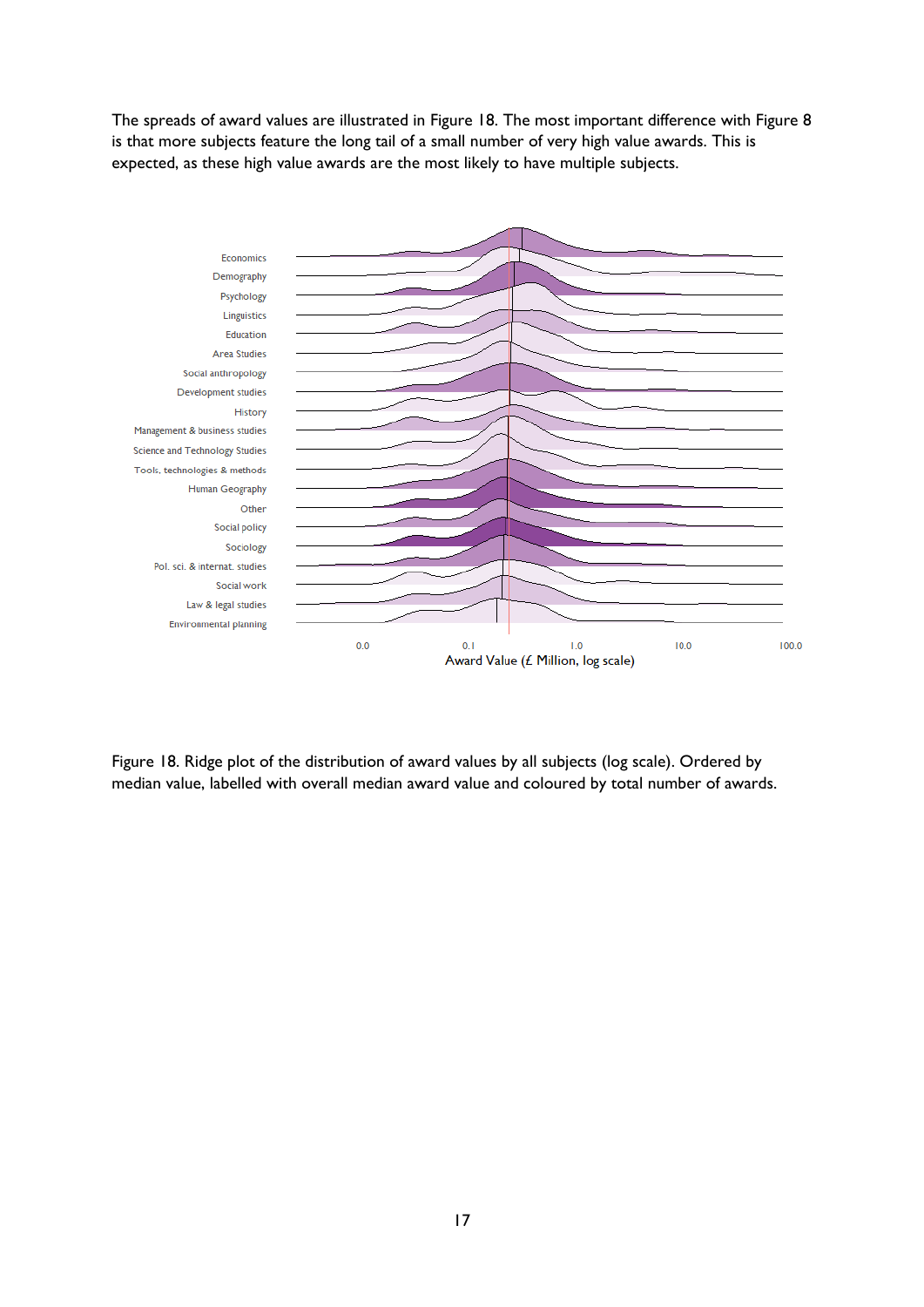Again, Gini coefficients can be used to summarise how much the total award value is concentrated within a few large awards. There is no association between the coefficients based on primary subjects compared to those based on all subjects (Figure 19). In several cases, including economics, a higher coefficient for all subjects is explained by the very high value awards that have economics as a non-primary subject.



Figure 19. Gini coefficients for the concentration of award value based on primary and all subjects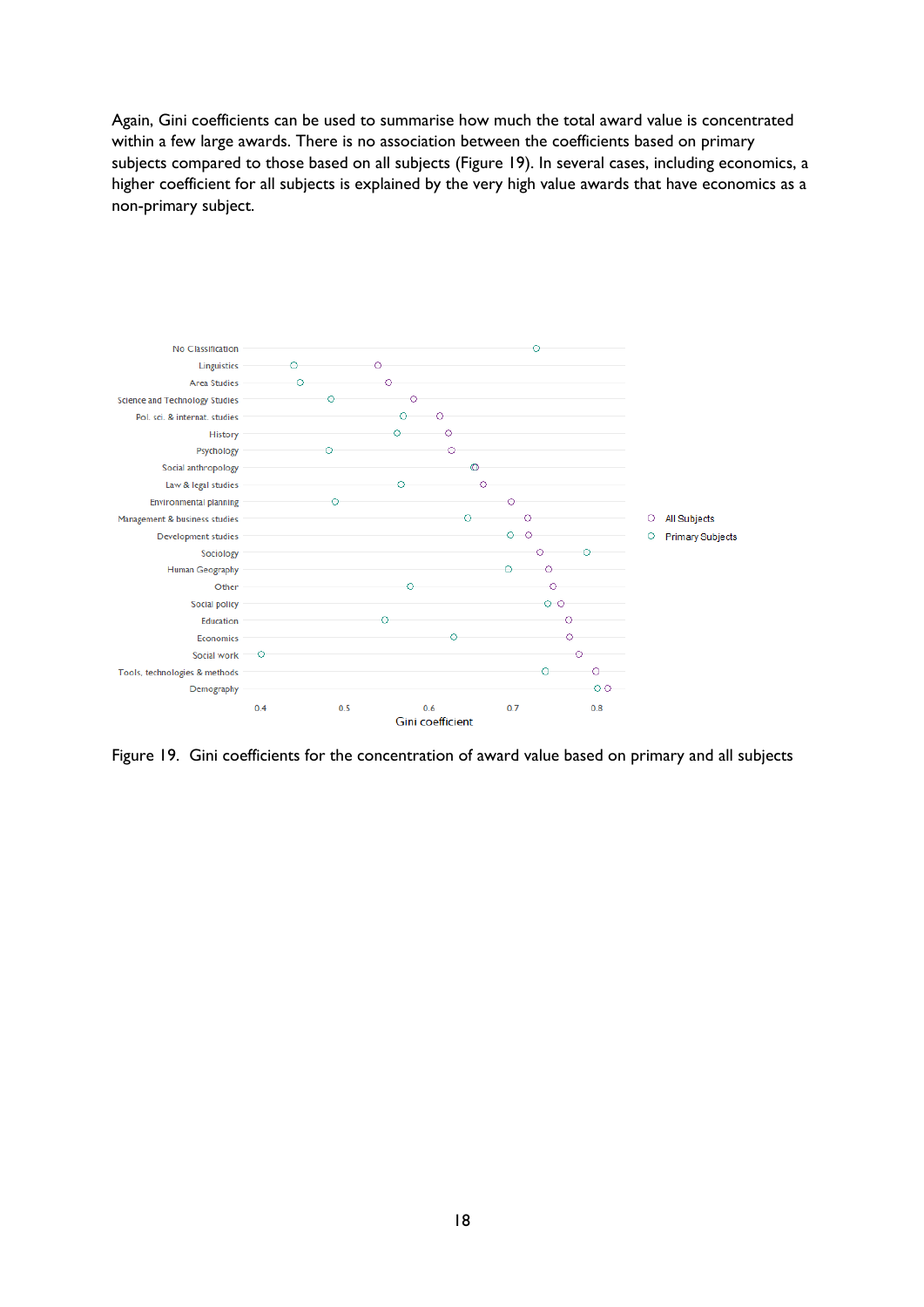Changes over time are marginally more consistent for total award value based on all subjects compared to primary subjects, with economics the most common subject in three of the six years, although clearly individual high value awards can still have a significant impact on the most common subject in any given year (Figure 20).



Figure 20. % of total funded award value by all subjects and financial year. Ordered by most common subject in total and with most common subject in each year highlighted